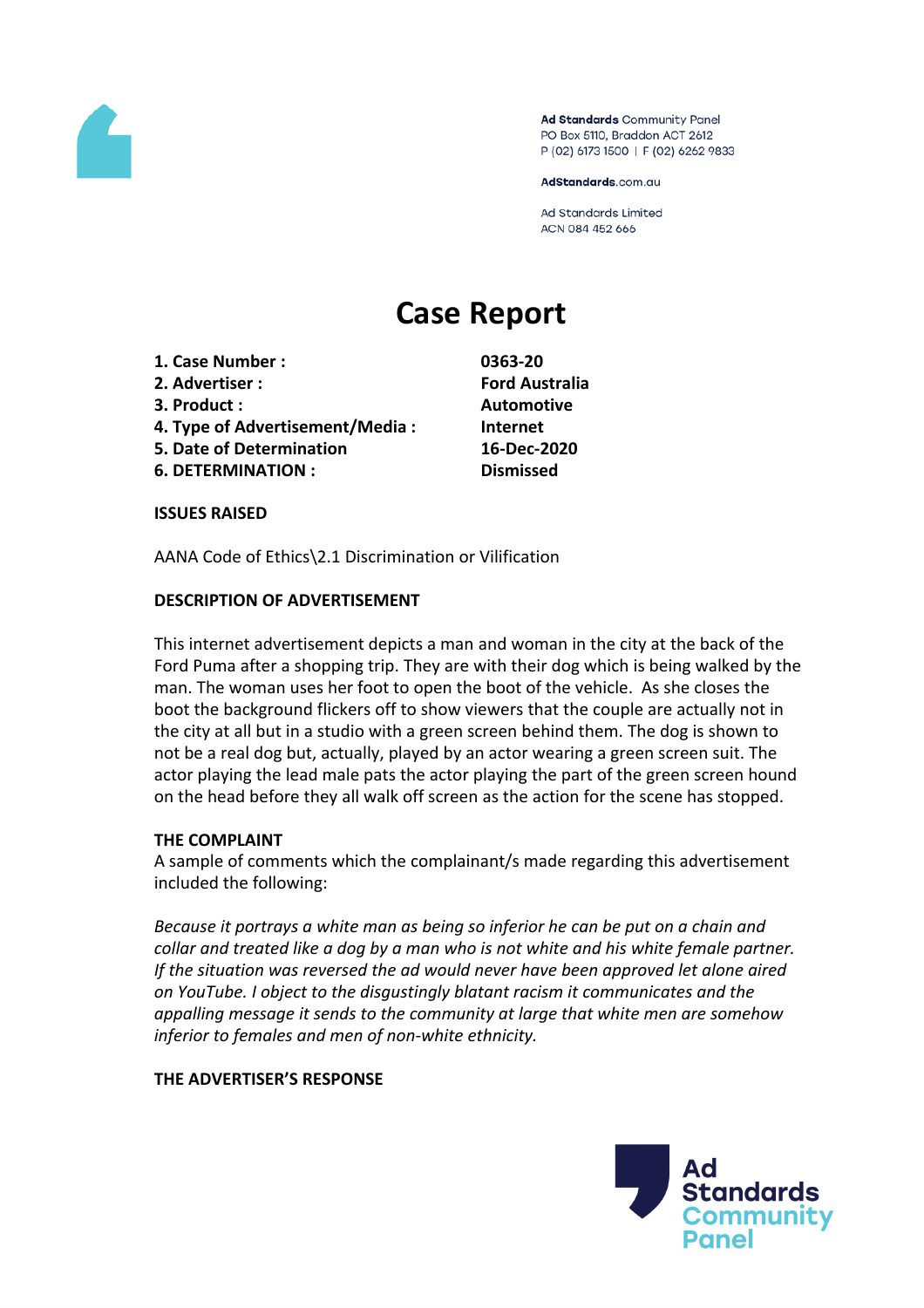

Comments which the advertiser made in response to the complainant/s regarding this advertisement include the following:

*The complaint alleges that the man playing the dog is perceived to be inferior because he is wearing a chain and collar and being treated like a dog. The whole scenario depicted is fictional and these are paid actors playing character roles with a view to conveying to the audience that this fuss is not required because the car looks so good on its own. It is expected that the viewing audience would understand this and realise that the first section of the Advert is a depiction of a typical acting scene once the second half flips to a typical commercial shoot, as viewers then see the green screen and the "trickery" is unveiled.*

*This Advert was not intended to be in any way 'offensive, racist or appalling' as the complainant alleges. Neither ethnicity nor skin colour was relevant to the characters being played by these actors, and no person depicted or involved in this Advert is, or was made to feel, inferior to any other. Such a misguided interpretation of this Advert is disappointing.*

*Section 2.1 of the AANA Code of Ethics states that Advertising or Marketing Communication shall not portray people or depict material in a way which discriminates against or vilifies a person or section of the community on account of race, ethnicity, nationality, gender, age, sexual preference, religion, disability, mental illness or political belief.*

*When casting we saw a wide variety of actors from different backgrounds and our selection process focused on choosing actors that were best suited to the roles based on their casting video performances. This is clear throughout our campaign for Puma, where we have used a variety of actors of different ethnicities and genders. The actor playing the Afghan Hound in the green screen suit also plays a role in one of our Escape TVCs as a lead actor due to his versatility and sound acting skills. As you may know, Ford is a global organisation which has a diverse workforce and prides itself on its strong culture of diversity, equity and inclusion. As part of this culture, Ford has many initiatives which promote diversity, equity and inclusion throughout the organisation between people of different backgrounds, genders, ethnicities and sexual orientation. To suggest that our Advert discriminates or communicates blatant racism or implies that any person is inferior to another is against all of these initiatives and actions and is a misrepresentation of what's depicted in the Advert.* 

*Based on the above we do not believe that there is anything that depicts discrimination or vilification of any person or section of the community in this Advert or in any of the assets used in this campaign.*

#### **THE DETERMINATION**

The Ad Standards Community Panel (the Panel) considered whether this advertisement breaches Section 2 of the AANA Code of Ethics (the Code).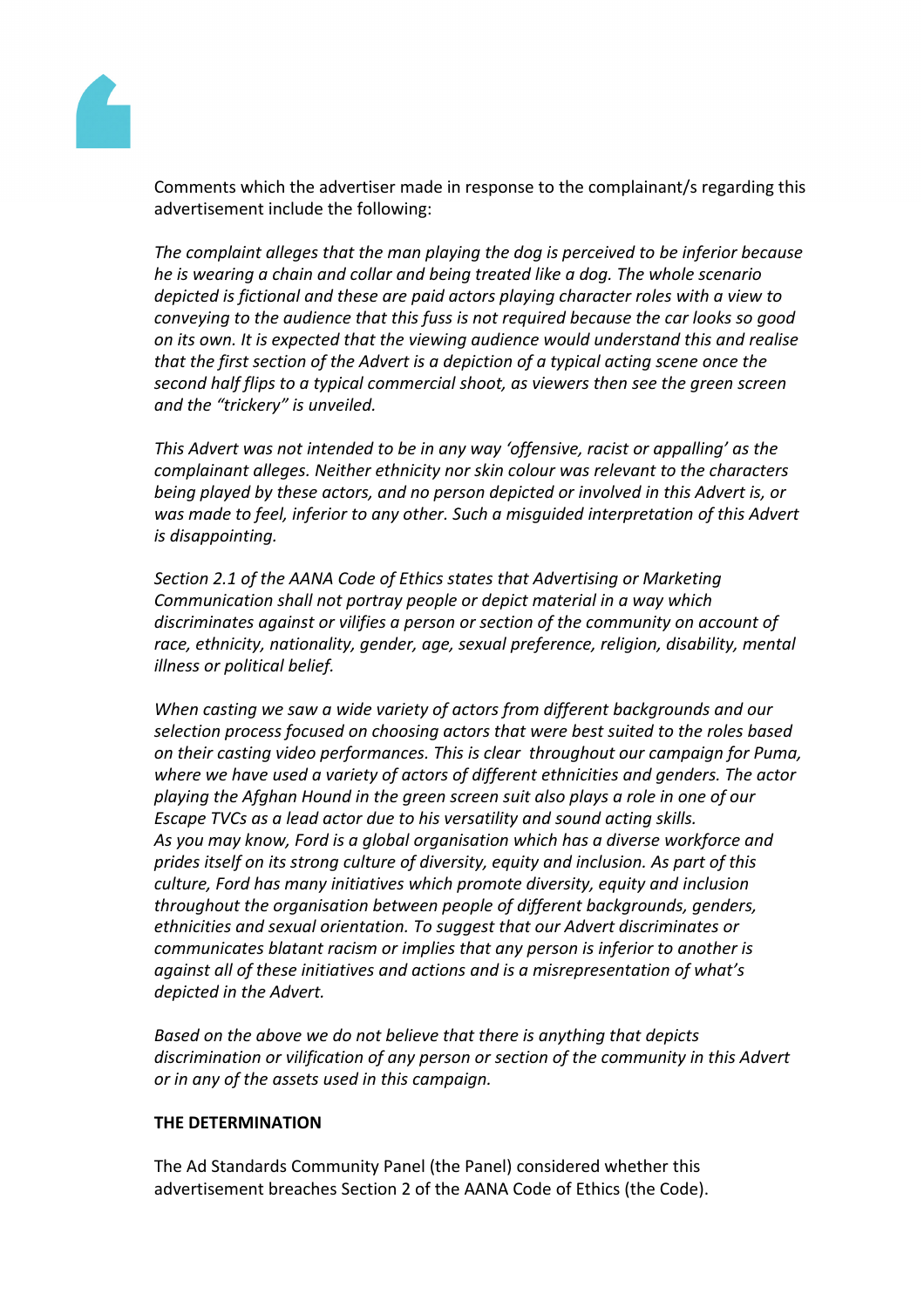

The Panel noted the complainant's concerns that it portrays a white male as being inferior to a darker-skinned male and a female.

The Panel viewed the advertisement and noted the advertiser's response.

**Section 2.1: Advertising or Marketing Communication shall not portray people or depict material in a way which discriminates against or vilifies a person or section of the community on account of race, ethnicity, nationality, gender, age, sexual preference, religion, disability, mental illness or political belief.**

The Panel noted the AANA Practice Note which provides guidance on the meaning of:

- Discrimination unfair or less favourable treatment
- Vilification humiliates, intimidates, incites hatred, contempt or ridicule
- Gender male, female or trans-gender characteristics.
- Race viewed broadly this term includes colour, descent or ancestry, ethnicity, nationality, and includes, for example, ideas of ethnicity covering people of Jewish or Muslim origin

## **Does the advertisement portray material in a way which discriminates against or vilifies a person on account of gender?**

The Panel noted the advertiser's response that there is nothing which depicts discrimination or vilification of any section of the community in the advertisement.

The Panel noted that it had recently considered a similar issue in case 0357-20, in which:

*"The Panel noted that the situation is humorous as the man is depicted as a person who is not an athletic person, in that he is not especially trim or muscled. The Panel considered that the comment made by the woman in the advertisement was in relation to the particular character and that the advertisement does not refer to the man's gender or suggest that the comment is related to his gender or to all men."*

Similarly, in the current advertisement the Panel considered that the character's gender was not referred to in the advertisement and there was no suggestion that he had been chosen to act as the dog because of his gender. The Panel considered that there are no existing stereotypes in the community relating to men being inferior or that they should be treated as though they are dogs.

Further, the Panel considered that the advertisement also featured a man holding the lead of the dog character and that there was no power imbalance depicted between genders.